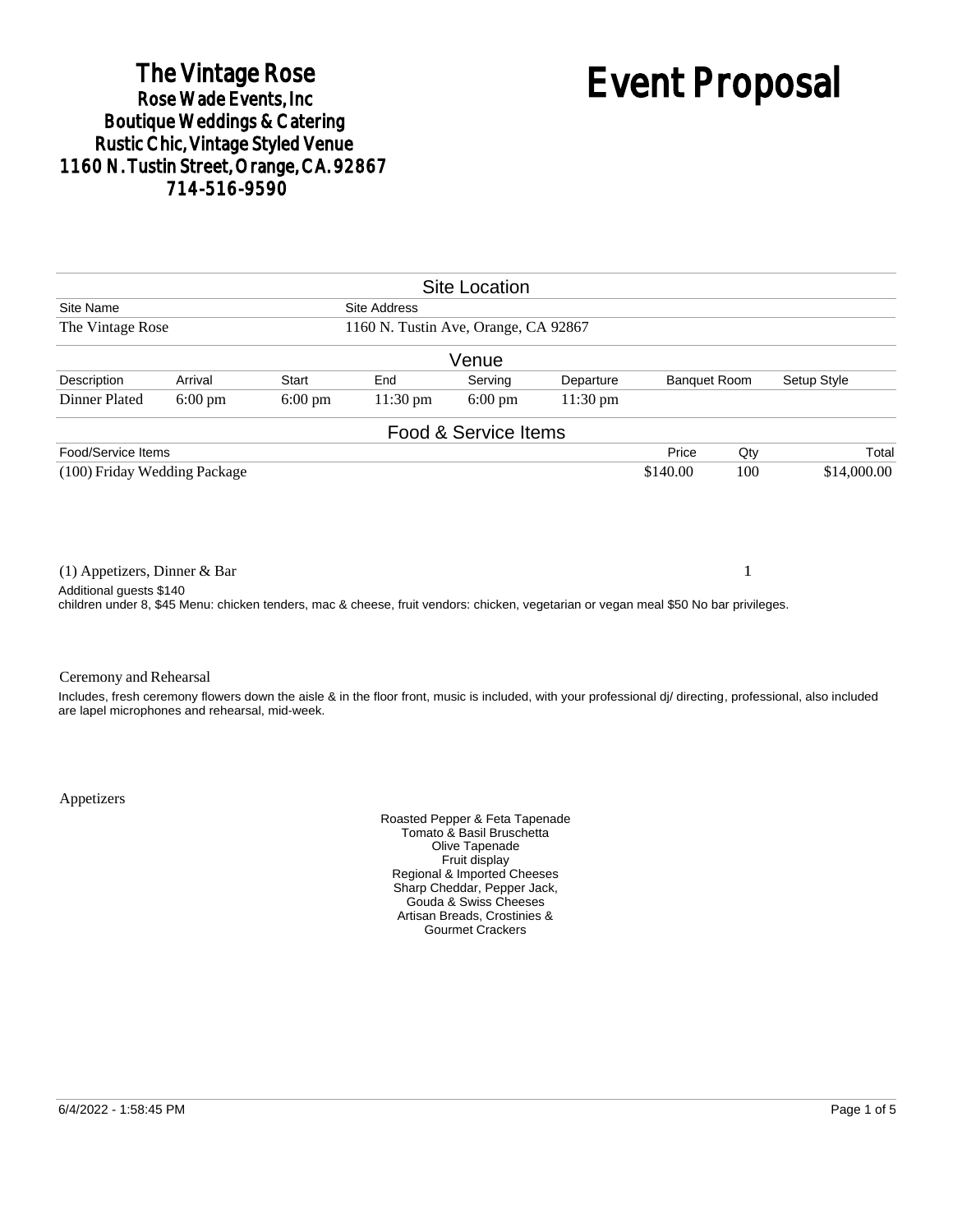Two Course Sit Down Dinner

Select One Gourmet Salad

Spinach & Berries Candied Walnuts, Gorgonzola & Balsamic Vinaigrette Classic Caesar Shaved Parmesean, Garlic Croutons, Crostini & Bruschetta Italian Wedge Romaine, Olives, Garbanzo Beans, Red Onion & Feta, Italian Dressing

Main Entrees

Three Proteins Chicken, Beef, Fish, Choice to serve Vegetarian, Vegan or Gluten Free Options four guests.

Couple select the style of protein served at our tasting event. Your guests will have one choice of protein to enjoy.

Rosemary Garlic Chicken Grilled with Garlic & Lemon Beurre Blanc Chicken Breast Marsala Wild Mushroom in Marsala Wine Sauce Parmesan Crusted Chicken Tuscan Tomatoes with Asiago Cream Cilantro Chicken In Chipotle Cream Sauce

Hanger Steak Served with Brazilian Chimichurri Braised Beef Bourguignon With Onions & Baby Carrots Steak Gorgonzola In Cabernet Reduction topped with Gorgonzola Crust

> Poached Salmon In Cream Dill Roasted Salmon Honey Ginger Glaze

Accompaniments Wild Rice Pilaf Garlic Mashed Potatoes Parsley French Potatoes Glazed Baby Carrots Vegetable Ratatouille Summer Vegetables Served with Artisan Breads & Butter

Full Bar 4 Hours

#### Beer:

Corona, Pacifico, Dos Equis Lager, Heineken, Lagunitas IPA, Sam Adam's, Blue Moon, Fat Tire, Coors Light, Bud Light, Goose Is land IPA, Shock Top, Ace Hard Cider, O'Douls

On Tap On: Six beers on Tap: Una Mas, , Stella Artois, Space Dust Kölsch Beer, Cali Blood Orange & Hoegaarden - we change selections by season.

Wine: Sonoma County house wines, Merlot, Cabernet Savignon, Pinot Noir, Chardonnay & Pinot Grigio, Sparkling Wine and Apple Cider, Pink Champagne

#### Mixed Drinks:

Jack & Coke, Seven/Seven, Lime Margarita, Rum & Coke, Jameson Ginger, Gin & Tonic, Vodka Soda, Madori Sour, Mimosa, Baileys & Coffee, Screwdriver, Tequila Sunrise, Vodka Cranberry, Captain & Coke, Malibu Pinneaple.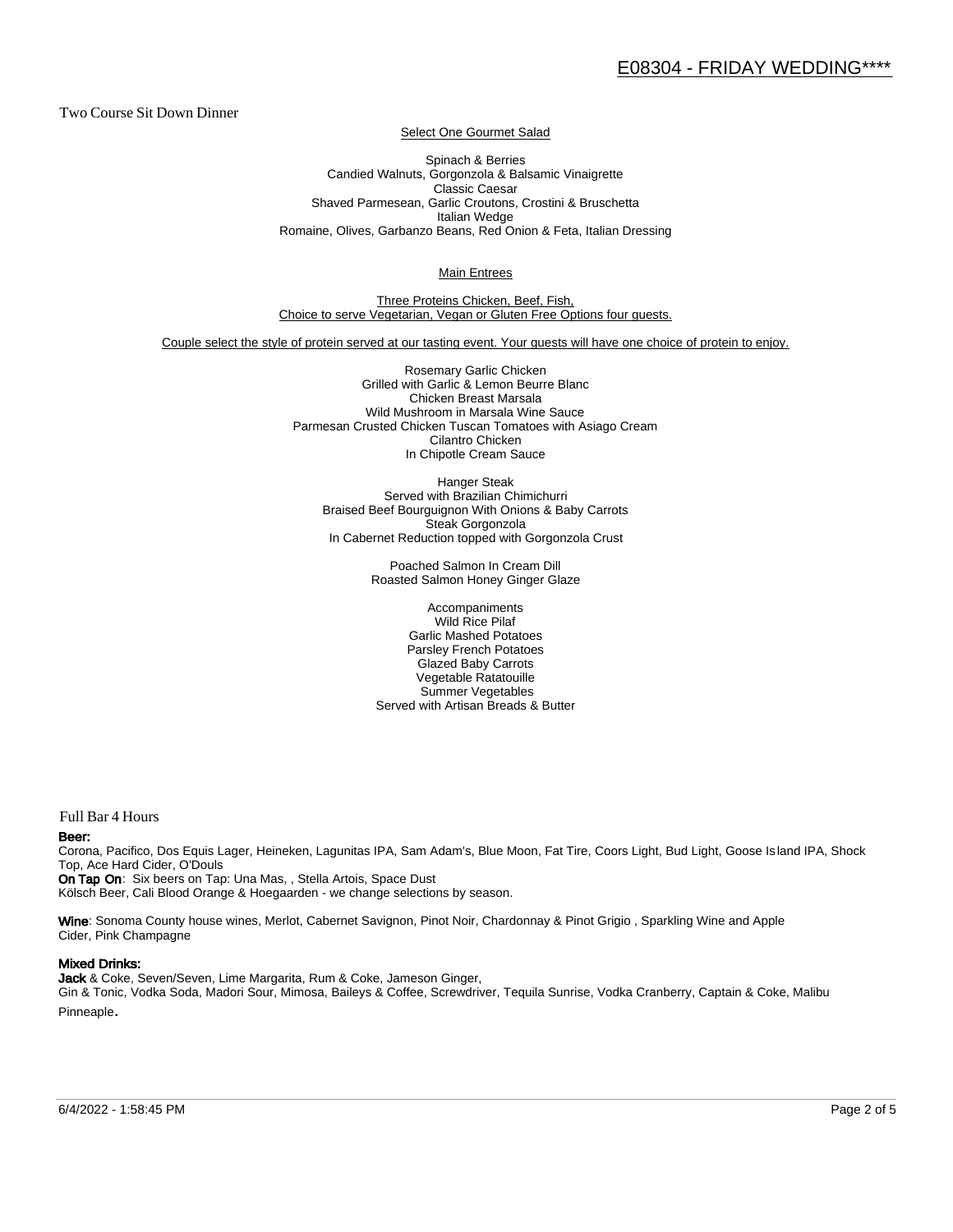Mocktail Bar

Non-Alcoholic Drinks Sparkling Cider Roy Rogers Shirley Temple Orange Spritzer Orange Juice Cranberry Juice Coke, Diet Coke, Sprite

Champagne & Wall Wall Our amazing bar starts at the awesome champagne wall!! Beautiful display of champagne, pink Champagne, White Wine, Rosé, Red Wine & a beautiful OMBRÉ look

Donut Wall with Donuts

Champagne or Cider Toast

#### Fresh Flowers

Fresh beautiful flowers in white and greenery.

# Gourmet Coffee & Hot Tea

# Citrus Infused Water & Tropical Ice Tea

#### China, Flatware & Stemware

To style your tables, your choice of: Classic White China, Vintage Style China Gold, or Silver Flatware option Water Goblet in Clear, Pink, Navy Blue, Vintage, Blue or Clear Mason Jar Champagne Glasses, Wine Glasses & Bar ware

Chargers gold or silver

Farm Tables wooden farm tables

Reception Chairs

Runners & Napkins choice of available chiffon runners & a large variety of napkin colors! We can help you customize your tablescape!!

# Sign In Table vintage desk or table

6/4/2022 - 1:58:45 PM Page 3 of 5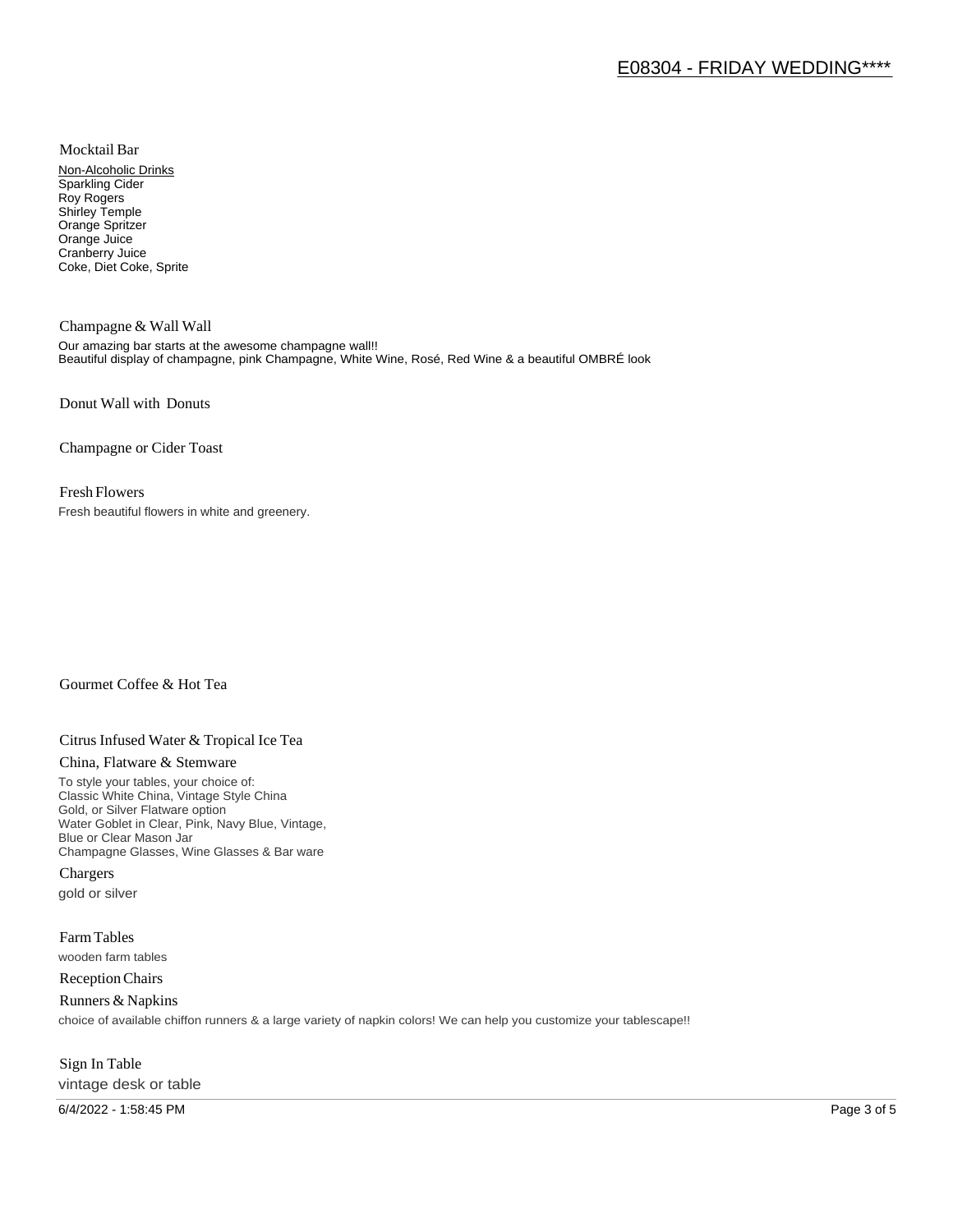### Escort Card Boards

beautiful frame attached to the wall with greenery and wire to hang your escort cards.

#### Table Numbers

You may use our table numbers, pretty and elegant. Or you may bring your own

D.J. & M.C. Exclusive D.J./M.C. Personalized Music Meetings & Tailored Made Selection to meet your event needs

#### Surround Sound & Microphones

Digital Photo Booth included

Video & Screen included

if you decide to show a video or pictures, we got you! we have the equipment! bring in your media !!

#### Month of Wedding Coordinator

Coordinator will coordinate efforts with all vendors contracted for wedding. Coordinator will work closely with all vendors, D.J., Photographer,

Coordinator will make a detailed wedding day schedule/ timeline with the wedding couple for the rehearsal, ceremony and reception and all vendors arrival & departure times. Vendors will receive a copy and explanation of final plan one week prior to the wedding date. Will serve as the point person for every vendor. She directs the event from start to finish.

Will make sure set-up/décor for ceremony and reception is according to couples specifications the day of the wedding. .Supervision of reception events, such as cake cutting, (working with photographer, D.J., Caterers) to cut the cake, throw the garter/bouquet and ease couple into dancing so that each event flows smoothly.

Will assure that all guest management is provided including reserved and assigned seating.

Coordinator will organize and instruct processional line-up and space wedding party on aisle accordingly.

Wedding coordinator will instruct ushers on greeting guests and escorting procedures.

The wedding coordinator will have a kit with pins, safety pins and other necessities, should there be a need for them.

The wedding coordinator will keep marriage license/ketuba, ring box and miscellaneous items for wedding couple and bridal party.

The wedding coordinator will help gather up items such as gifts and work with designated family member to give items at the end of the night. Day of Services available six weeks before wedding day by appointment..

The Suite

We welcome the bride & team bride with champagne, mimosas, freshly brewed coffee and provide after ceremony appetizers Bridal space has private power room, lots of light, and wall mirrors **available 1 1/2 hours before and until end of event** 

Groom Pub -

Cool cave with a cigar bar feel, pool table, comfortable chairs & sofas, built in bar, satellite t.v. Serving Kolsch Beer on tap private restroom, and a great space for pictures!!! **available 1 1/2 before ceremony Pub closes at the start of ceremony**

| $(1)$ Security       | \$500.00   | \$500.00   |
|----------------------|------------|------------|
| (1) The Vintage Rose | \$4,500.00 | \$4,500.00 |

Special Requests